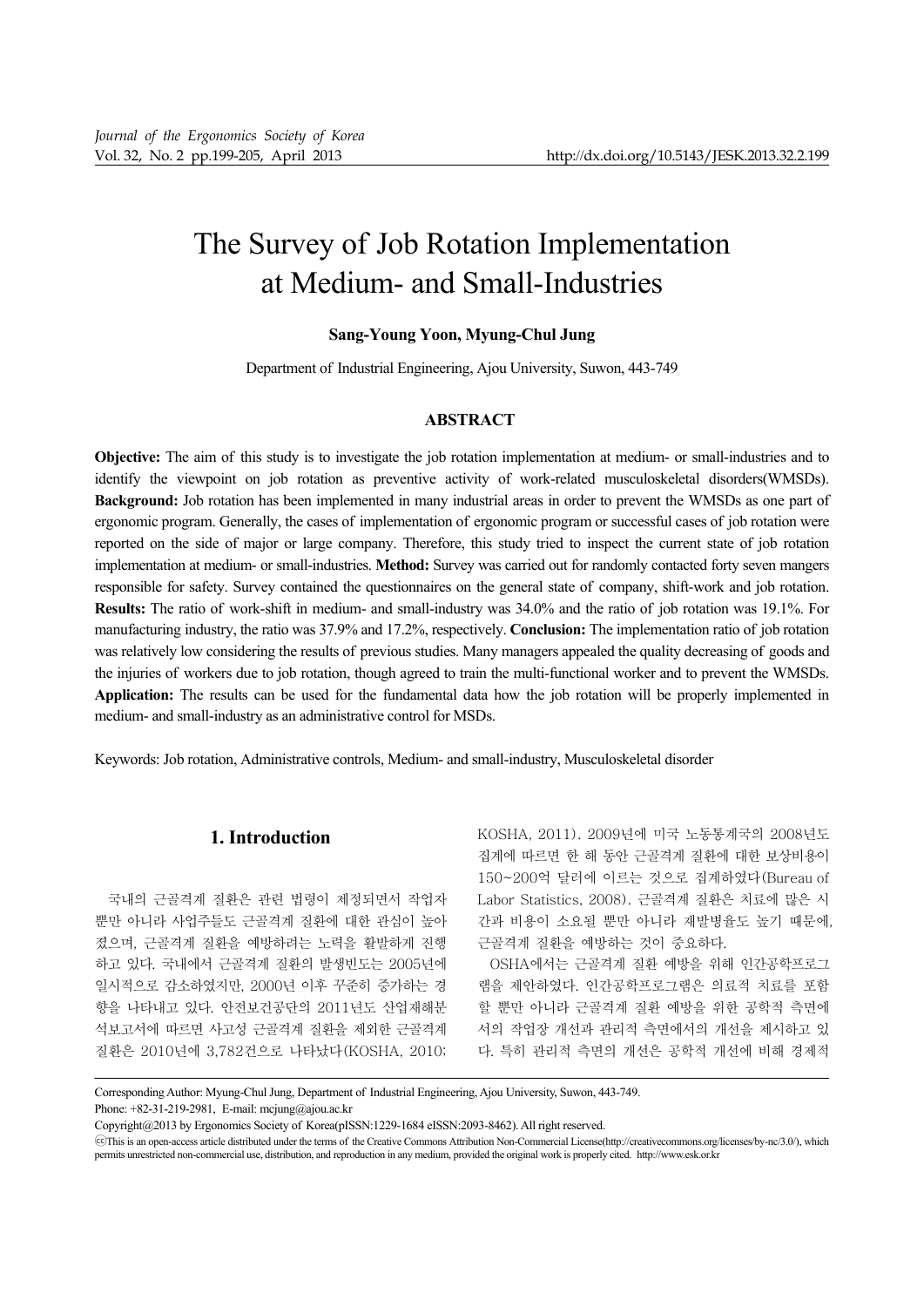이며, 신속하게 현장에 적용할 수 있다는 장점을 가지고 있 다(NIOSH, 1997).

작업순환은 관리적 측면의 대표적인 개선방법으로 근골격 계 질환의 여러 가지 위험요인 중에서 동일한 작업을 지속적 으로 반복하는 것과 과도한 작업부하가 특정 작업자에게 집 중되는 것을 방지하기 위해 실시되고 있다. 따라서, 작업순 환은 서로 다른 성격의 작업을 순환하며 작업하도록 작업계 획을 수립하고 실시하는 것이며, 근골격계 질환의 위험요인 자체를 없애는 것을 의미하지는 않는다. 작업순환은 근골격 계 질환을 예방하는 것 뿐만 아니라, 작업의 지루함과 부담감 을 줄여줄 수 있다는 장점이 있다(Triggs and King, 2000). Mathiassen(2006)은 작업의 변화(variation)와 작업의 다 양화(diversity)를 구분하였으며, 작업의 변화에 해당하는 작업순환은 장기간 지속되는 낮은 수준의 부하와 반복적인 작업에서 발생할 수 있는 근골격계 질환에 효과적인 예방법 이 될 수 있다고 하였다.

작업순환은 다양한 산업에 적용될 수 있으며, Kuijer 외 2인(1999)은 환경미화원을 대상으로 작업순환을 실시하는 그룹과 실시하지 않는 그룹을 비교한 결과, 작업순환을 실 시한 경우에는 작업자세가 달라지고, 전신에 걸쳐 육체적 부 하가 골고루 나누어지는 것을 알 수 있었다. Kuijer 외 4인 (2005)은 작업순환을 실시하는 환경미화원은 작업순환을 실시하지 않을 때에 비해 근골격계 통증으로 인한 병가(sick leave)와 회복기간이 10.8% 정도 줄어드는 것으로 나타났 다. 그리고, 작업순환은 누적부하를 해소하는 것에는 효과적 이지만, 최대부하로 인해 발생하는 작업부하를 해소하지 못 하는 것으로 나타났다. Frazer 외 3인(2003)은 자동차 조 립라인의 작업자를 대상으로 작업순환을 위해 대표 작업자 세를 구분하고, 자세 별 손의 힘이 발생하는 방향과 세기를 결정하고, 반복횟수 또는 지속시간 등을 구분하여 작업자들 이 위험요소를 나누어 부담할 수 있도록 하였다. 그 결과, 객 관적 측정방법은 선형적으로 위험성을 평가한 반면, 주관적 평가방법은 작업을 수행하는 시간과 부하가 높은 작업의 존 재 여부에 영향을 많이 받아서 비선형적인 위험성 평가가 나 타났다. 많은 연구자들이 사업장에 대한 역학조사를 통해 현 장에서 나타나는 근골격계 질환 발생의 위험요인을 확인하 고 이를 제거 또는 줄이기 위한 노력으로 작업순환을 실시 하는 것을 확인할 수 있었다.

작업순환 계획을 수립할 때에는 단위작업의 특징, 작업자 의 수, 단위작업 수행시간, 작업자세 등을 고려하게 된다. 또 한, 작업순환 시 동일한 신체부위를 사용하는 작업을 수행하 지 않도록 제한을 두는 것이 필요하며, 낮은 부하의 작업과 높은 부하의 작업을 골고루 수행할 수 있도록 하는 것이 필 요하다(Schneider S 외 2, 2005). 작업자가 작업으로부터 받는 부하를 정량적으로 측정하기 위해 Jonsson(1988)은

서로 다른 작업에 대해 근전도를 이용하여 작업순환의 효과 를 정량적으로 평가하였다. Raina와 Dickerson(2009)은 deltoid 근육을 중심으로 작업순환과 작업순서가 근육의 피 로에 미치는 영향을 연구하였다. 연구 결과, 한 가지 동작만 하는 경우보다 두 가지 동작을 번갈아 가면서 할 때 deltoid 근육의 피로도가 낮게 나타났으며, 동작순서에는 차이가 발 생하지 않았다. Escorpizo와 Moore(2007)는 작업주기와 반복적인 집어서 놓기 작업간의 관계를 연구하였으며, 작업 주기가 짧아질수록, 집는 힘은 증가하지만, 작업시간과 휴식 시간은 줄어드는 것을 발견하였다. 하지만, 작업주기가 손목 의 동작범위에는 영향을 미치지 않는 것으로 나타났다. Keir 외 2인(2011)은 들기작업과 쥐기작업을 통해 작업순환 계 획에 대한 연구를 수행하였으며, 작업순환 계획을 수립할 때 에는 근육의 사용 여부와 작업의 특성을 잘 고려해야 좋은 효과를 볼 수 있다는 것을 밝혔다.

국내에서의 작업순환에 대한 조사는 단일 사업장에 대한 조사에 국한되어 진행되었거나 대기업을 중심으로 조사되었 다. 따라서, 본 연구에서는 근골격계 질환을 효과적으로 예 방하기 위한 관리적 개선방법 중 작업순환이 국내 중소 사 업장에서 어느 정도 활용되고 있는지를 조사하고, 국내 중소 사업장의 작업순환 적용에 대한 장단점과 그 한계를 어떻게 인식하고 있는지를 조사하는 것이다.

### **2. Method**

### **2.1 Data collection**

본 연구에서는 국내의 작업순환(job rotation)과 함께 교 대작업(shift work) 실시 여부도 함께 조사되었다. 작업순환 은 한 명의 작업자가 일정한 시간 간격을 가지고 다양한 작 업을 순환하며 작업을 실시하는 것으로 정의하였으며, 교대 작업은 작업이 수행되는 시간을 나누어 한 명의 작업자가 자신에게 할당된 작업시간에 작업을 실시하는 것으로 정의 하였다.

설문조사는 사업장 별로 사업장의 생산방식과 근로조건을 충분히 파악하고 있는 한 명의 중간 관리자 이상의 책임자를 대상으로 총 47개 사업장에 대해 진행되었다. 설문조사는 안산과 천안지역의 사업장을 중심으로 이루어졌다.

#### **2.2 Questionnaire development**

설문조사는 크게 3부분으로 현재 사업장의 규모 등의 일 반 사항, 교대근무 관련 사항, 작업순환 관련 사항으로 구성 되었다.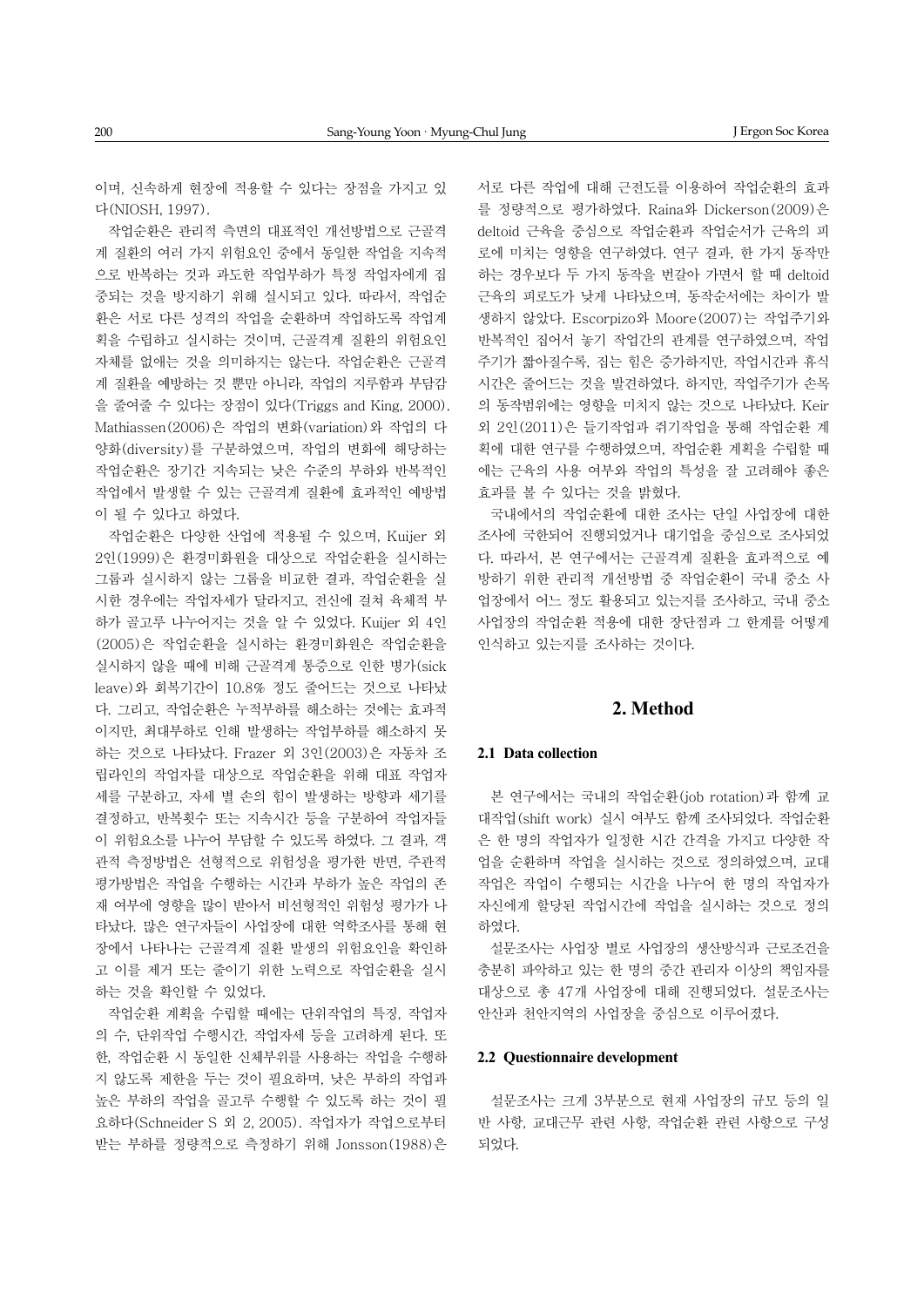사업장 일반 부분에서는 사업장의 업종, 생산직 근로자의 수, 연매출, 생산방식, 조직구성, 근로자의 근무시간과 휴식 시간 구성에 대하여 설문을 실시하였다. 사업장의 업종은 한 국표준산업분류와 Yu 외 7인의 연구(2009)에서 근골격계 질환이 많이 발생하는 10개 업종을 중심으로 분류하였으며, 특히 제조업의 경우에는 한국표준산업분류의 세부분류에 따 라 조사하였다. 생산직 근로자의 수와 매출을 통해 사업장의 규모를 확인하였다.

교대근무 부분에서는 교대근무가 이루어지는 생산방식과 교대근무의 형태를 조사하였으며, 작업순환 부분에서는 작업 순환 실시 여부, 실시 시기, 실시형태뿐만 아니라 작업순환 의 목적, 장단점 등을 함께 조사하였다.

# **3. Results**

설문조사를 실시한 47개 사업장의 업종은 Figure 1에서 나타난 것과 같이 제조업이 29개 사업장으로 가장 많았으며, 건설업, 사업시설/사업지원 순으로 나타났다. Figure 2에 나타난 것과 같이 제조업의 경우 전기전자와 기계 분야가 44.8%를 차지하였으며, 그 외의 제조업 세부분류는 전반적 으로 고른 분포를 나타내었다. Figure 3에는 생산직 근로자 의 수를 나타내었으며, 47개 사업장 중에서 응답을 하지 않 은 4개 사업장은 제외하였다. 조사 결과, 설문조사의 참여한 대부분의 사업장이 10인 이상 199인 이하인 사업장으로 나 타났으며, 전체의 69.8%를 차지하였다. 이를 항목 별로 나 누어보면, 10인 이상 50인 미만인 사업장이 27.9%를 차지 하였으며, 100인 이상 199인 이하인 사업장과 50인 이상 99인 이하인 사업장이 각각 23.3%, 18.6%로 나타났다. 조 사에 참여한 사업장 중 응답을 하지 않은 3개 사업장을 제 외한 평균 연매출은 647억 원으로 나타났다. 설문에 참여한 사업장에 노동조합이 설립되어 있는 사업장은 26.1%로 나 타났다.

교대작업과 작업순환을 실시하고 있는 사업장에 대한 결 과는 Table 1과 같다. 교대작업을 실시하는 사업장은 조사 에 응답한 47개 사업장의 34%인 16개 사업장에서 실시하 는 것으로 나타났다. 제조업 분야의 사업장만을 분석한 결과, 29개 사업장 중 37.9%에 해당하는 11개 사업장이 교대작 업을 실시하는 것으로 나타났다. 교대작업을 실시하는 형식 을 보면, 주/야 2교대를 실시하는 사업장은 9개, 주야 3교대 를 실시하는 사업장은 6개, 기타 교대형식을 가지는 사업장 은 3개로 나타났다. 교대작업에서 주/야간조의 교대주기는 평균적으로 30.75일로 약 한 달을 주기로 교대하는 것으로 나타났다.



**Figure 1.** Classification of industry



**Figure 2.** Detailed classification of manufacturing industry



Figure 3. Number of worker at workplace

작업순환은 전체적으로 19.1%에 해당하는 9개 사업장에 서 실시하는 것으로 나타났으며, 작업순환 주기는 120.8일 로 나타났다. 제조업 분야의 사업장에 대해서는 29개 사업 장 중 17.2%에 해당하는 5개 업체에서 작업순환을 실시하 고 있었으며, 순환주기는 114.8일로 나타났다.

작업순환을 실시하는 사업장을 대상으로 작업순환을 실시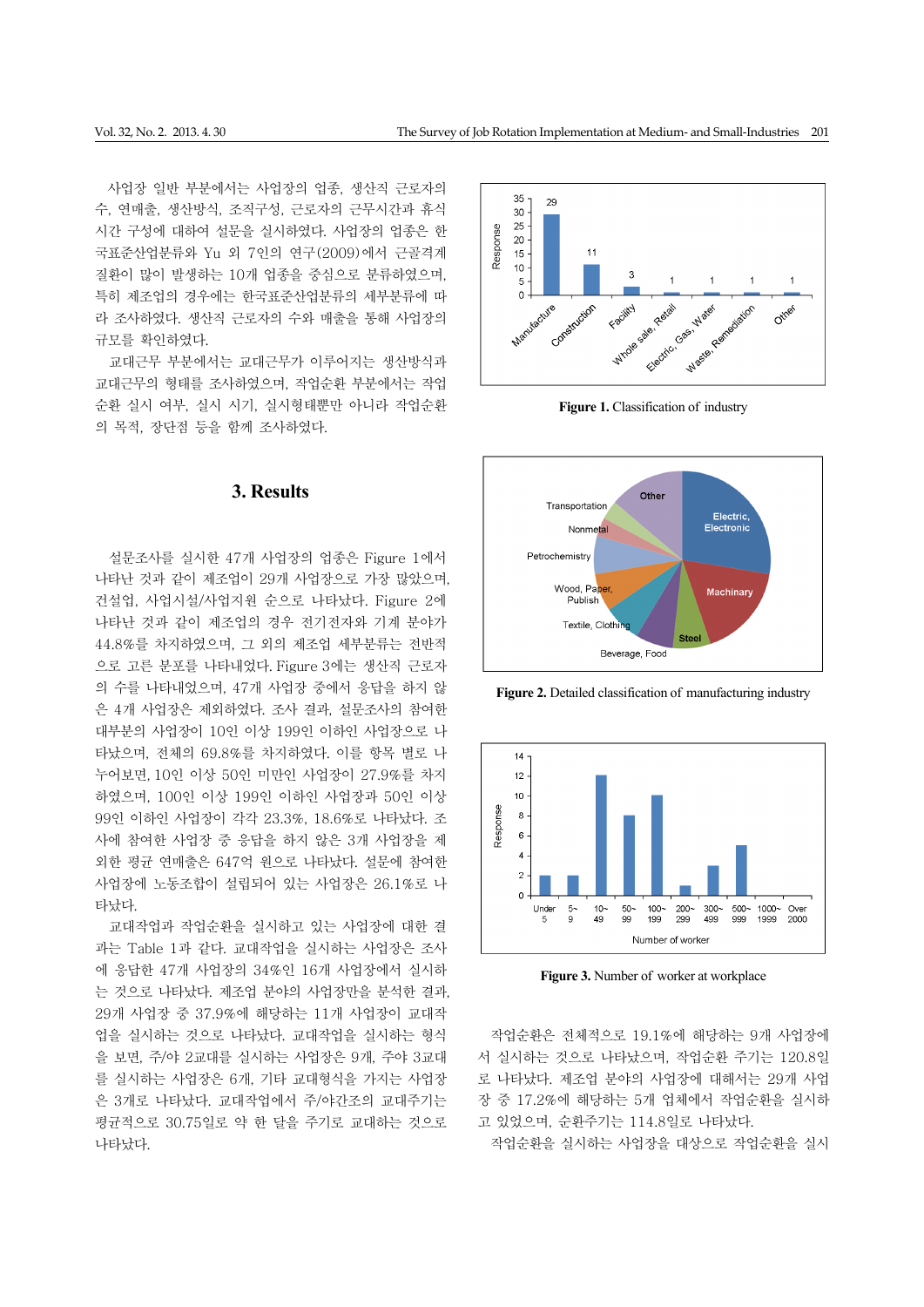|                 |                         | Responses      | Cycle (day) |
|-----------------|-------------------------|----------------|-------------|
| Work<br>-shift  | <b>Total industries</b> | 16/47(34.0%)   | 25.4        |
|                 | Manufacturing only      | 11/29(37.9%)   | 73          |
| Job<br>rotation | Total industries        | $9/47(19.1\%)$ | 120.8       |
|                 | Manufacturing only      | $5/29(17.2\%)$ | 114.8       |

하는 목적과 작업순환 실시의 장점과 문제점에 대한 중복선 택이 가능한 설문의 결과를 Table 2에서 Table 4에 정리하 였다.

Table 2에서 나타난 바와 같이, 조사에 참여한 중소 사업 장들은 생산량의 향상, 작업자의 기술 개발 또는 다기능공의 양성, 품질향상을 목적으로 작업순환을 실시하는 것으로 나 타났다. 그러나 작업자의 직무만족도 향상이나 작업의 지루 함을 예방하기 위해 실시하는 사업장은 적게 나타났으며, 근 골격계 질환을 예방하기 위해 실시하는 사업장은 없는 것으 로 나타났다.

| <b>Table 2.</b> Purposes of job rotation |  |
|------------------------------------------|--|
|------------------------------------------|--|

| Purpose                                        | No of<br>response |
|------------------------------------------------|-------------------|
| Increase productivity                          | 5                 |
| Increase employee skill/multi-skilled employee | 3                 |
| Increase quality                               | 3                 |
| Increase job satisfaction                      | $\mathfrak{D}$    |
| Reduce monotonous work                         |                   |
| Reduce work-related disorder                   |                   |
| Government/labor-union compliance issues       |                   |
| Total                                          | 14                |

작업순환을 실시했을 때의 장점은 작업자의 기술 개발 또 는 다기능공의 양성과 생산량 증가를 선택한 경우가 가장 많 았다. 그 다음으로 작업의 지루함 예방과 직무만족도 향상, 근골격계 질환 예방과 품질향상 순서로 집계되었다(Table 3).

Table 4는 작업순환을 실시했을 때의 문제점에 대한 결 과이며, 작업자의 건강상태를 고려하지 못한 작업순환, 품질 저하, 사고/부상의 증가, 작업순환 방법 부재에 문제점이 있 는 것으로 나타났다. 그 외에도 작업 특성으로 인해 불가능 하다거나 작업자 만족도 저하에 대해서도 문제점이 있는 것 으로 나타났다.

| Table 3. Benefits of job rotation |
|-----------------------------------|
|-----------------------------------|

| <b>Benefit</b>                                 | No of<br>response             |
|------------------------------------------------|-------------------------------|
| Increase employee skill/multi-skilled employee |                               |
| Increase productivity                          |                               |
| Reduce monotonous work                         | 2                             |
| Increase job satisfaction                      | $\mathfrak{D}_{\mathfrak{p}}$ |
| Reduce work-related disorder                   |                               |
| Increase quality                               |                               |
| Reduce absenteeism                             |                               |
| Reduce employee turnover                       |                               |
| Government/labor-union compliance issues       |                               |
| Total                                          | 14                            |

#### **Table 4.** Weakness of job rotation

| Weakness                                             | No. of<br>response |
|------------------------------------------------------|--------------------|
| Rotation scheme regardless employee's health state   | 3                  |
| Reduced quality                                      | 3                  |
| Increase in injury/illnesses                         | 3                  |
| Lack of valid methods to determine jobs to rotate    |                    |
| Improper to job rotation due to work characteristics |                    |
| Reduce satisfaction of employee                      |                    |
| Increase turnover                                    |                    |
| Labor-union contracts                                |                    |
| Total                                                |                    |

# **4. Discussion**

작업순환에 대한 기존 연구는 작업순환을 통해 근골격계 질환을 예방하는 것이 어느 정도 효과적이며, 비교적 적은 비용이 소요되며 빠르고 쉽게 현장에 적용할 수 있다는 관점 에서 연구가 진행되었다. 본 연구는 국내 중소 사업장에서 작업순환을 어느 정도 효과적으로 활용하고 있으며, 작업순 환의 근골격계 예방 효과에 대한 인식 수준을 파악하기 위 한 설문조사를 실시하였다.

국내 사업장의 설문조사는 생산직 근로자가 1,000명 이상 이거나 체계적인 근골격계 예방프로그램을 갖추고 있는 대 기업에 대한 조사는 제외를 하였다. 국내 중소 사업장의 경 우에는 19.1%의 사업장에서 작업순환을 실시하고 있었으며,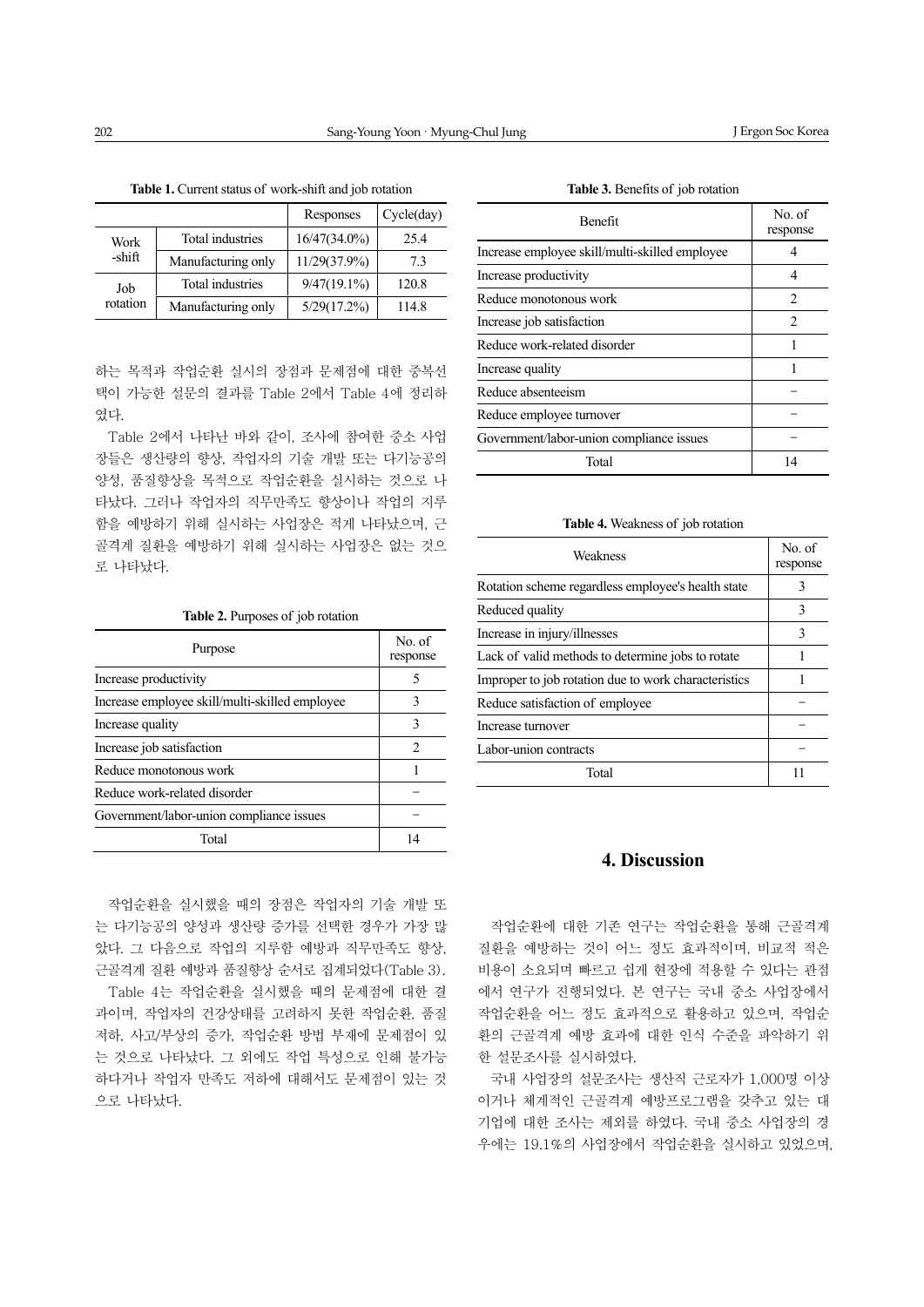제조업 분야에서는 17.2%로 나타났다. 국내 중소 사업장의 작업순환 실시율은 국외의 작업순환 실시율과 비교할 때, 비 교적 낮은 실시율를 나타내었다. Gittleman 외 2인(1998) 은 1993년 미국 노동통계국 발표를 분석한 결과, 전체 사업 장 중 12.6%의 사업장에서 작업순환이 실시된다고 보고하 였으며, 50인 이상의 사업장에서는 24.2%의 사업장이 작업 순환을 실시한다고 보고하였다. Wellman 외 3인(2004)의 연구에서는 메사추세츠 지역 제조업체의 14%가 작업순환 을 실시하는 것으로 발표하였다. 2005년도 Jorgensen 외 4인(2005)은 미국 중서부지역 제조업 분야를 대상으로 관 리적 측면의 개선방법 중 작업순환에 대한 조사를 178개 사업장을 대상으로 조사하였으며, 42.7%의 사업장이 작업순 환을 실시하는 것으로 발표하였다.

본 연구에서는 대기업을 제외하고 조사가 실시되었고, 조 사 시기와 대상 사업장의 수가 다르게 때문에 국외 사례와 직접적으로 비교하기는 힘들지만, 국내 사업장에 대한 조사 가 최근에 실시되었음에도 불구하고, 국내 사업장의 작업순 환 실시율은 미국 사업장에 비해 낮은 것으로 나타났으며, 1990년대의 미국의 사업장의 실시율과 비슷한 수준으로 나 타났다.

작업순환의 순환주기는 전체적으로 120.8일이 나타났으며, 제조업 분야만을 봤을 때는 114.8일로 나타났다. 이러한 결 과는 Jeon과 Jeong(2010)의 연구와 다른 결과를 나타내 었다. 전인식과 정병용의 연구는 국내 대기업의 자동차 조 립공장을 대상으로 조사를 실시하였으며, 작업순환의 주기는 시간 단위에서 월 단위까지 작업순환의 범위에 따라 다르게 나타났으며, 시간 단위로 작업순환이 이루어지는 작업이 전 체의 44.3%이며, 월 단위로 작업순환이 이루어지는 작업은 23.5%로 나타났다. 즉, 국내의 자동차 조립을 실시하는 다 른 대기업의 경우가 비슷한 작업환경임을 고려할 때, 중소기 업과 대기업에서의 작업순환을 실시하는 패턴에서 차이가 있는 것으로 나타났다. 이러한 차이는 국내 중소 사업장의 작업순환을 실시하는 목적이나 장단점에 대한 응답을 고려 할 때, 중소기업의 경우 작업순환으로 발생하는 품질의 저하 측면에 대한 부담감과 대기업에 비해 컨베이어 시스템으로 이루어지는 라인작업보다는 작업의 특성 별로 그룹화되어 있는 단속작업이 작업의 대부분을 차지하는 것도 작업순환 의 주기에 영향을 미치는 것으로 볼 수 있었다.

작업순환에 대한 인식을 Jorgensen 외 4인(2005)의 연 구와 비교하면, 국내 사업장에서 작업순환을 생산량 향상을 가장 중요한 목적으로 선택한 반면, 미국 중서부의 사업장은 근골격계 관련 부상 또는 처리비용을 줄이기 위해 실시하는 것으로 나타났다. 작업순환을 실시하는 것에 대한 장점은 작 업자의 다양한 작업 능력 배양이 공통적으로 나타났으나, 미 국 사업장의 경우 근골격계 질환 예방에 효과적이라는 것이 2번째 장점으로 선택된 반면, 국내 사업장에서는 작업순환이 근골격계 질환 예방에 효과적이라는 측면은 낮게 평가되었 다. 작업순환을 실시하는 것의 단점으로는 국내와 미국 사업 장 모두 제품의 품질 저하가 가장 큰 단점으로 평가하였다.

작업순환의 실시 목적은 근골격계 질환을 예방하는 것이 며, 불편한 자세, 과도한 힘, 반복작업으로 인해 발생하는 허리, 목, 어깨를 주로 사용하는 작업자를 대상으로 실시하 는 효과적일 것이다. 특히, 근골격계 질환은 작업자의 연령 과도 많은 연관성을 가지고 있다. Holmström와 Engholm (2003)은 건설업에 있어 근골격계 질환과 연령의 연관성을 확인한 결과, 연령이 높아질수록 근골격계 질환의 발생이 증 가하는 것으로 보고하였다. 특히, 45세 이전에는 low back pain이 높은 발병률을 보였으나, 45세 이후에는 어깨부위의 근골격계 질환이 높은 것으로 나타났다. 다만, Jeon과 Jeong (2010)의 연구에서 연령 별로 45세 이상 작업자들은 40세 이하의 작업자의 비해 작업순환의 범위가 작은 것을 선호한 다는 결과를 고려하여 작업순환의 범위를 결정하는 것이 효 과적일 것이다.

본 연구의 한계로는 작업순환에 대한 조사를 실시한 대상 이 제한되어 있다는 점을 들 수 있다. 첫 번째로, 조사 대상 의 수가 약 50개 업체로 기존 작업순환 관련 역학조사 연구 에 비해 적다는 것이다. 또한 설문조사가 이루어진 지역도 대한민국 전역이 아닌 특정 산업지역을 대상으로 실시되었 다. 비록 상대적으로 적은 수의 대상으로 제한된 지역의 사 업장에 대한 조사가 이루어졌으나, 국내 중소기업이 밀집되 어 있는 지역을 대상으로 실시하였으므로, 국내 중소기업의 작업순환을 실시하는 현황을 대략적으로나마 살펴볼 수 있 는 기회가 되었다. 따라서, 광범위한 범위에 걸쳐 많은 사업 장에 대한 조사가 실시된다면, 국내 사업장에 대한 분야별, 규모별 실시현황에 대한 자료를 얻을 수 있을 것이다. 두 번 째로, 본 연구에서 진행한 설문조사는 작업자를 대상으로 조 사가 실시된 것이 아니기 때문에, 많은 기존 연구에서 나타 난 healthy worker effect에 대한 부분은 확인할 수 없었 다. 추후, 소수의 사업장을 대상으로 작업순환에 대한 관리 자뿐만 아니라 작업자들에게까지 조사범위가 확대된다면, 작 업순환이 연령에 미치는 효과를 확인할 수 있을 것이며, healthy worker effect에 대한 조사도 이루어질 수 있을 것 이다.

# **5. Conclusion**

본 연구에서 실시한 설문조사를 통해 국내 사업장의 작업 순환 실시현황을 알 수 있었다. 특히, 국내 중소 사업장은 작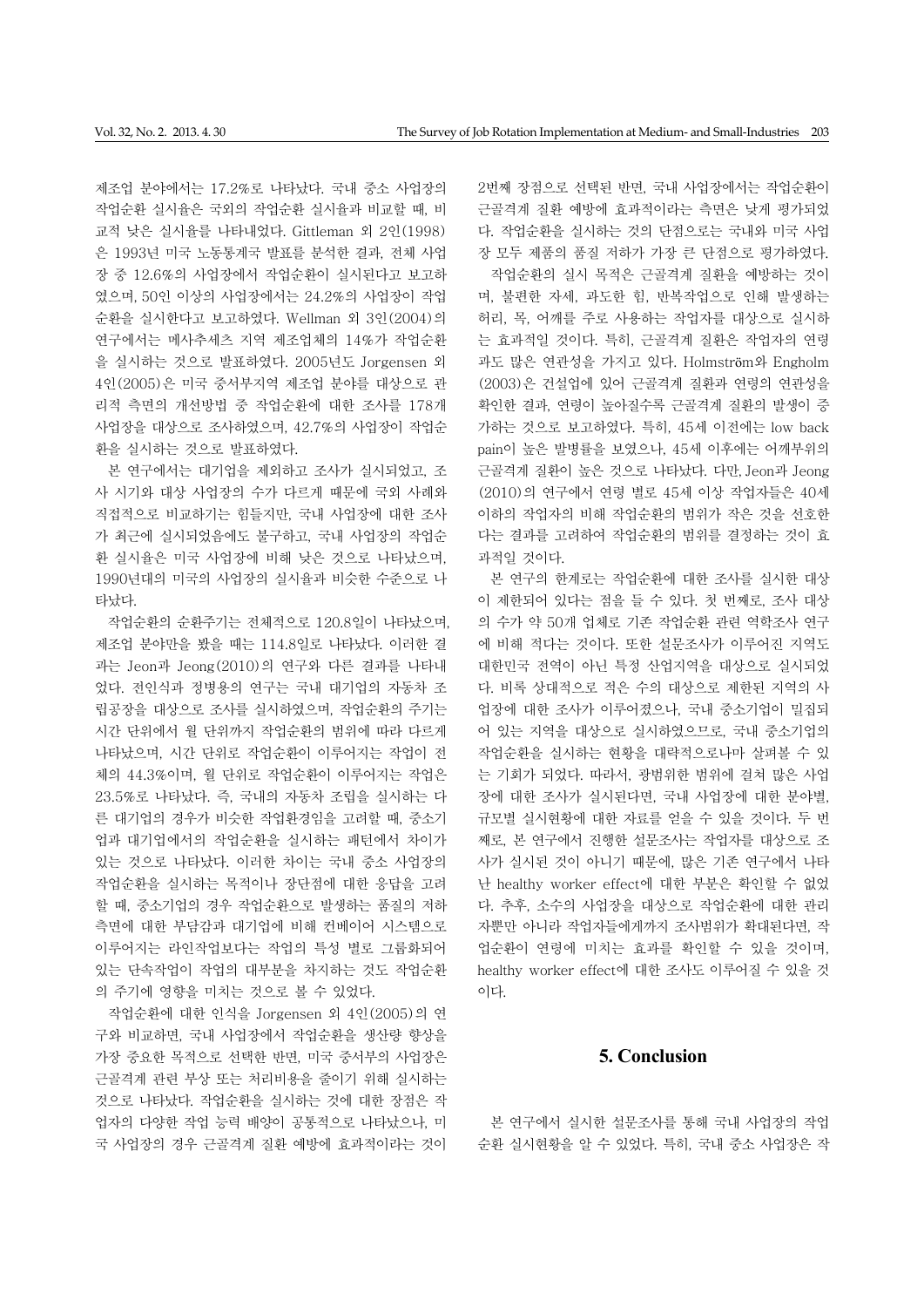업순환을 실시하고 있지만, 생산제품의 품질 저하와 사고/부 상 발생 등의 이유로 근골격계 질환 예방에는 비효율적이라 고 볼 수 있는 긴 순환주기를 가지는 작업순환 방식으로 운 영되고 있는 것을 확인할 수 있었다. 이를 위해 작업순환을 실시할 때, 품질이 저하되지 않으면서, 사고/부상 발생이 적 도록 작업의 특성을 분류하고, 작업자들에게 익숙하지만 근 골격계 질환 발생을 예방할 수 있도록 다양한 신체부위를 사용할 수 있는 작업 특성을 가지도록 작업순환 계획을 수립 하는 것이 필요할 것이다.

### **Acknowledgements**

This research was supported by Basic Science Research Program through the National Research Foundation of Korea (NRF) funded by the Ministry of Education, Science and Technology (No. 2012R1A2A2A01005574).

# **References**

- Bureau of Labor Statistics, Nonfatal occupational injuries and illnesses requiring days away from work, Economic news release, 2008.
- Escorpizo, R. and Moore, A., The effects of cycle time on the physical demands of a repetitive pick-and-place task, *Applied Ergonomics*, 38, 609-615, 2007.
- Frazer, M., Norman, R., Wells, R. and Neumann, P., The effects of job rotation on the risk of reporting low back pain, *Ergonomics*, 46, 904 -919, 2003.
- Gittleman, M., Horrigan, M. and Joyce, M., 'Flexible' workplace practices: evidence from a nationally representative survey, *Industrial & Labor Relations Review*, 52, 99-115, 1998.
- Holmström, E. and Engholm, G., Musculoskeletal disorders in relation to age and occupation in Swedish construction workers, *American Journal of Industrial Medicine*, 44, 377-384, 2003.
- Jeon, I.S. and Jeong, B.Y., A study on the job rotation type of assembly workers in a motor company, *Journal of the Ergonomics Society of Korea*, 29(6), 951-957, 2010.
- Jonsson, B., Electromyographic studies of job rotation, Scandinavian *Journal of Work, Environment and Health*, 14(1), 108-109, 1988.
- Jorgensen, M., Davis, K., Kotowski, S., Aedla, P. and Dunning, K., Characteristics of job rotation in the midwest US manufacturing sector, *Ergonomics*, 48(15), 1721-1733, 2005.
- Keir, P.J., Sanei, K. and Holmes, M.W.R., Task rotation effects on upper extremity and back muscle activity, *Applied Ergonomics*, 42, 814

-819, 2011.

KOSHA, Occupational injuries and illnesses statistics, 2010.

KOSHA, Occupational injuries and illnesses statistics, 2011.

- Kuijer, P.P.F.M., Beek, A.J.V.D., Dieen, J.H.V., Visser, B. and Frings-Dresen, M.H.W., Effect of job rotation on need for recovery, musculoskeletal complaints, and sick leave due to musculoskeletal complaints, *American Journal of Industrial Medicine*, 47, 394-402, 2005.
- Kuijer, P.P.F.M., Visser, B. and Kemper, H.C.G., Job rotation as a factor in reducing physical workload at a refuse collecting department, *Ergonomics*, 42(9), 1167-1178, 1999.
- Mathiassen, S.E., Diversity and variation in biomechanical exposure: what is it, and why would we like to know?, *Applied Ergonomics*, 37, 419-427, 2006.

NIOSH, Elements of ergonomics programs, 1997.

- Raina, S.M. and Dickerson, C.R., The influence of job rotation and task order on muscle fatigue: a deltoid example, *Work*, 34, 205-213, 2009.
- Schneider, S., Davis, K. and Jorgensen, M., Ergonomics: pros and cons of job rotation as a means of reducing injury costs, *Journal of Occupational and Environmental Hygiene*, 2, D1-D3, 2005.
- Triggs, D.D. and King, P.M., Job rotation, *Professional Safety*, February, 2000.
- Wellman, H., Davis, L., Punnett, L. and Dewey, R., Work-related carpal tunnel syndrome (WR-CTS) in Massachusetts, 1992-1997: Source of WR-CTS, outcomes, and employer intervention practices. *American Journal of Industrial Medicine*, 45(2), 139-152, 2004.
- Yu, C.Y., Jung, B.C., Kim, J.H., Kim, H.H., Kim, Y.M., Park, S.Y., Park, J.S. and Hong, Y.S., "Analysis on the characteristics of ten industries with frequent musculoskeletal disease and suggestion of prevention", *Proceedings of fall conference of Ergonomic Society of Korea*, EXCO, 2009.

# Author listings

**Sang-Young Yoon:** syyoon@ajou .ac.kr

- **Highest degree:** MS, Department of Industrial Engineering, Hanyang **University**
- **Position title:** PhD candidate, Department of Industrial Engineering, Ajou University

**Areas of interest:** Work design, Biomechanics, WMSDs, Ergonomics, Product development